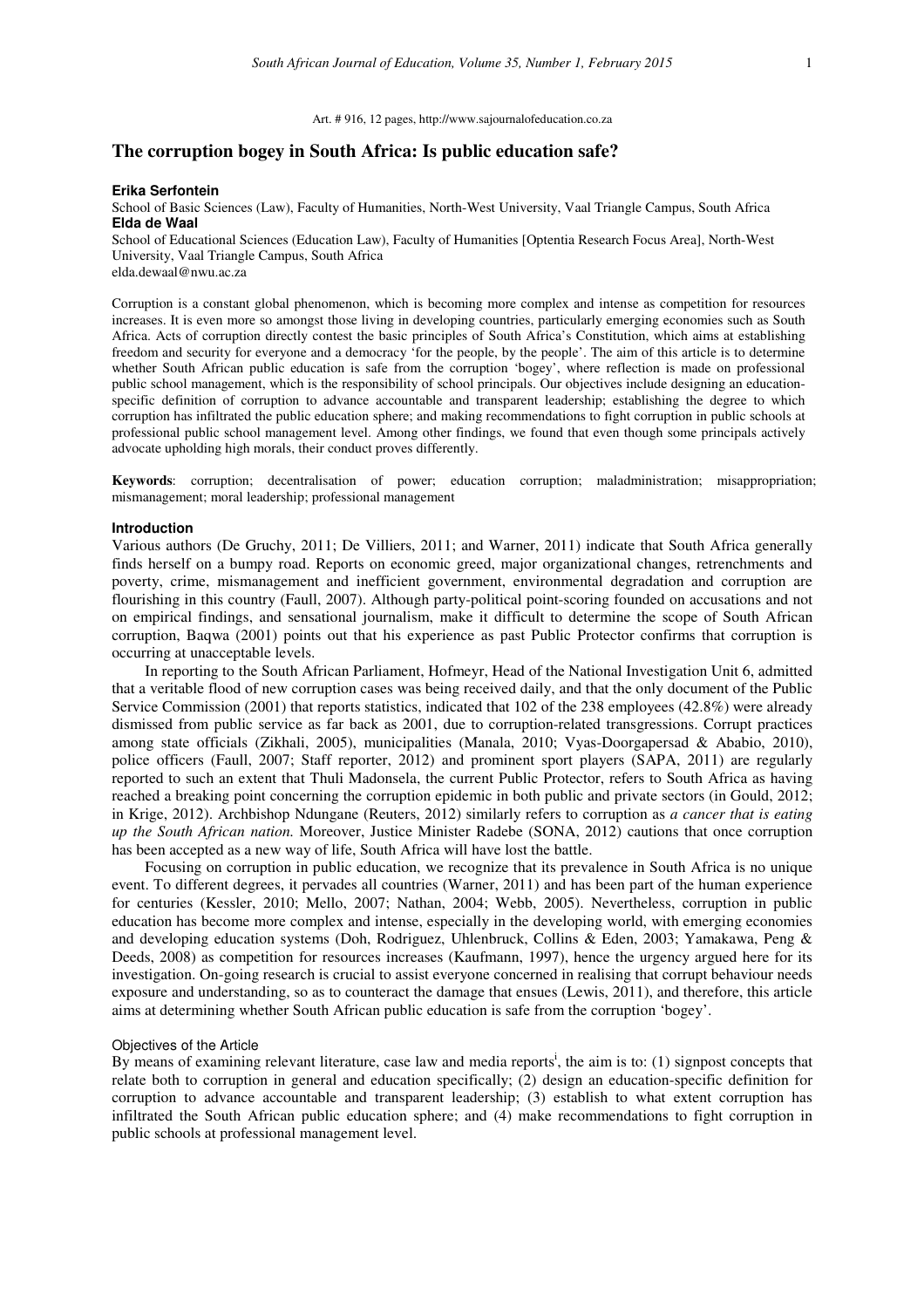## **Research Method and Design**

This article followed a documentary research design (Green & Browne, 2005), where an investigative standpoint was maintained while the selected documentary texts (also newspaper articles as they hold great potential for academic analysis and selected Internet material (Rapley, 2007)) and case law (Kotzé, Du Plessis & Barnard-Naudé, 2012), were examined.

The article therefore provides results through an exploratory study. The important *ratio decidendi* of the Constitutional Court in *Glenister v President of the Republic of South Africa,*ii was used as starting point, taking corruption as a constitutional issue affecting human rights. Since the State is hereby afforded the obligation to take all reasonable measures to create an independent body to fight corruption directly from the Constitution (Republic of South Africa, 1996a), fighting corruption in education is implicated, since the right to a basic education (including adult basic education) is guaranteed by section 29.

#### Concept Clarification

Corruption manifests itself as bribery, embezzlement, fraud, extortion, abuse of power, nepotism, conflict of interest, insider trading/abuse of privileged information and favouritism (Lewis, 2011; Oosthuizen, 2010; Webb, 2005). Corruption is therefore an umbrella term for "not following accepted standards of behaviour; displaying impairment of morals; [and] showing improper conduct" (Merriam-Webster, 2003:294; Pearsall & Hanks, 2006:261). With this in mind, other concepts that are mentioned as corrupt financial acts later in the article are the following:

- Maladministration: "corrupt administration of duties" (Merriam-Webster, 2003:720); dishonest management of money (Pearsall & Hanks, 2006).
- Mismanagement: not showing skill in handling finances (Merriam-Webster, 2003); badly or carelessly handling money (Pearsall & Hanks, 2006).
- Misappropriation: "using someone else's money wrongly, at times to one's own benefit; stealing money" (Pearsall & Hanks, 2006:743); "theft or embezzlement" (Merriam-Webster, 2003:758).
- Misuse: incorrect, improper or misapplication of money (Merriam-Webster, 2003); using money in a wrong way or for a wrong purpose (Pearsall & Hanks, 2006).

A general definition of corruption as the abuse of entrusted power for private gain, which hurts everyone whose life, livelihood or happiness depends on the integrity of people in a position of authority (Lewis, 2011), highlights the following important concepts that also need clarification:

• Power (*dynamis*) and authority (*exousia*): While *dynamis* entails the ability to act, *exousia*  refers more closely to legitimation to act on behalf of others. In giving effect to co-operative governance between education authorities and

school communities (participative democracy), the South African Schools Act (Republic of South Africa, 1996b; hereafter Schools Act) redistributes powers to local school level (devolving authority and responsibility to schools; Botha, 2004) and removes centralised control over certain aspects of education decision-making.

• Abuse of entrusted power:

Russell (2004) indicates that, although authority is a legitimate means, the desire for power is problematic, as it is then often misused for personal gain. Authority used in bad faith, fraudulently or dishonestly is prohibited by law (Hoexter, 2008). Power abuse, as set forward by Makumbe (1999) encapsulates the malicious, unaccountable, deceitful exercise of power. In this regard, Roane (2013) reports that some School Governing Bodies and principals are the main culprits in reported corrupt activities, as they use their positions of power to abuse both funds and resources allocated by the provincial education department towards projects to improve public education. Corruption is widely reported concerning principals' channeling state funds to their personal accounts, and abusing their power to conceal such corrupt acts (Roane, 2013)*.* It was, accordingly, recognised in both *Bula v Minister of Education*iii and *Kimberley Junior High School v Head Northern Cape Education Department*iv that a reasonable balance must be upheld between the need to protect individuals from decisions unfairly arrived at by education public authorities and the opposing appeal of avoiding undue judicial interference in their administration. In the matter of *Bula,* it was stated that the *audi alteram partem-*rule (hear the alternative party too) must especially be adhered to when dealing with serious offences such as corruption during a disciplinary hearing to ensure fairness. In the *Kimberley Junior High School-*case it was held that, from an administrative-law view, the Head of Department's power to appoint a school principal was subjected to a recommendation by the School Governing Body without which he acted *ultra vires* (beyond delegated power) and unfairly towards the candidates who had applied for the post.

Influence of power on others:

Zaaiman (2007) indicates that power influences the lives, actions and opinions of others. Abusing authority, in the sense that power-holders violate their concomitant responsibilities (Malan, 2009) persuaded by rewards for own advantages (Webb, 2005), violates "civil order and hurts public interest" (Makumbe, 1999:12). The constitutional right of learners to a basic education on section 29(1)(a) (Republic of South Africa, 1996a) is moreover infringed upon when funds are misused or misappropriated, learners are bribed to do favours in exchange for better marks, nepotism occurs in staff appointments, and exam papers are sold. A survey conducted in this regard indicated the prevalence of selling exam papers, especially in Mpumalanga (23%), and the misuse of school money or property in the Free State (30%), [as well as] the North-West provinces (31%). The majority (47%) of the participants who participated in this survey indicated the school principal as the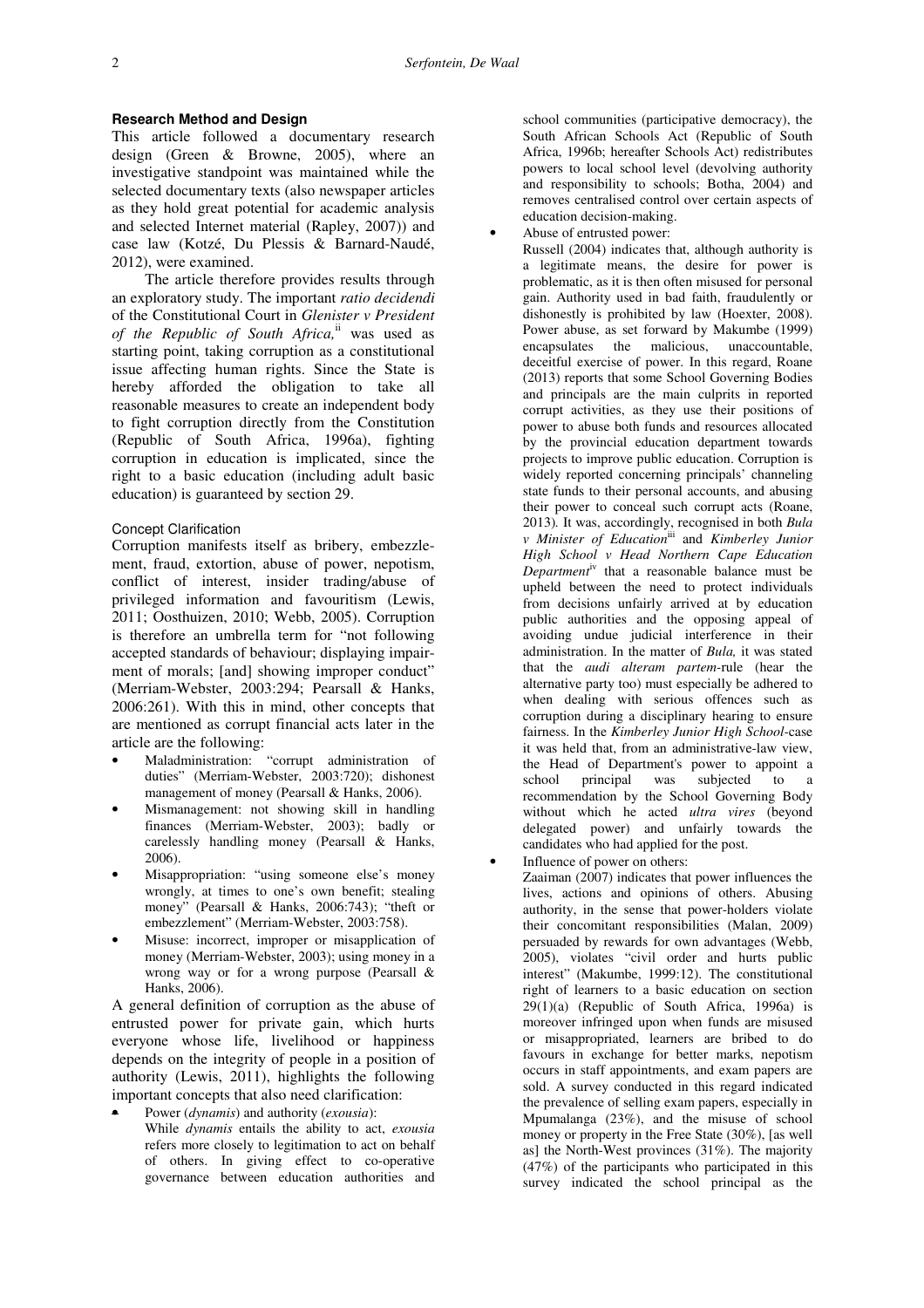foremost person behind such corruption (Corruption Watch, 2013). Corruption at school level does, however, not only influence current learners, but also future generations, since a lack of quality education increases skills gaps already hampering economic growth in South Africa (Molteno Institute for Language and Literacy, 2014)

With regard to the abuse of public funds, Rabin (2011) alludes to the fact that it is the poor who suffer the most, and she refers to the statistics of the U4 Anti-Corruption Resource Centre (2006) that report on, among others, poor quality teaching due to corrupt appointment practices and substandard educational material being purchased due to mismanagement of funds as [typically] increasing as the level of poverty rises. Looking at education from another perspective, the South African government must toughen governance control at provincial and school levels to safeguard the use of education budgets. The necessity of such control stems from the government's obligation to provide quality education for future generations of South Africans, making immediate steps to fight corruption urgent (Mokeki, in Transparency International Secretariat, 2011). Corrupt practices lead to derailing quality public services delivery and causing inequalities (Lewis, 2011) especially within the sphere of education (Damania & Bulte, 2003). To overcome this, Vodacom (Pty) Limited (2013) recommends a separation of financial duties among staff members in order to reduce the chances of corruption, fraud and error.

Integrity of people with authority: Since leadership does not exist without power, leaders should be held accountable to those who gave them authority, as well as to those affected. Only once leaders act in an accountable manner, can power be exercised with earnestness grounded in responsibility (Kessler, 2010). It is in this regard that Stefkovich and O'Brien (2004), and Webb (2005) accentuate the fact that school leaders should mirror exemplary ethical behaviour by acting with integrity. In her budget speech in 2010, the Minister of Basic Education, however, referred to poor accountability mechanisms in different spheres of the education system: poor planning, monitoring and evaluation [along with] poorly designed institutional structures, [which make] it difficult to deliver on the key mandate of the department; [as well as] disturbing safety levels at schools (Motala & Dieltiens, 2010). De Klerk (2005) agrees by indicating that several South African schools are characterized by a total lack of morality leading, [including] non-accountability and an increasing ethical illiteracy.

Steyn, De Klerk and Du Plessis (2008) indicate that allowing public officials to escape accountability and/or evade liability for their actions paves the way for corruption and dilutes democracy. Corruption thus poses a fundamental threat to South Africa's constitutional democracy promising participation, freedom and security to everyone (Staff reporter, 2012).

### An Education-Specific Definition of Corruption

Under the heading *Serious Misconduct,* indicating the transgressions that, if proven, *will* lead to educators' dismissal, the Employment of Educators' Act 76 of 1998 (s.  $17(1)(a)$ ) (Republic of South Africa, 1998) refers to an act of corruption as being related to examinations or promotional reports. The Act names theft, bribery and fraud separately from the specific mentioning of corruption in section  $17(1)(a)$ . This separation of terms may wrongly be taken to indicate that corruption is different from stealing, being bought off/paying off someone, or being part of/involved in deception. Moreover, under the heading *misconduct* which indicates the transgressions that, if proven, *could* lead to educators' dismissal, the Act (s. 18) names corruption-relevant manifestations of a collapse in the employment relationship as having been caused.

Both sections 17 and 18 were examined by the Court in *Despatch High School v Head,*  Department of Education, Eastern Cape,<sup>v</sup> in which the principal was charged for stealing a cell phone belonging to the applicant. The applicant claimed that the principal ought to be charged with serious misconduct (s. 17) and not merely misconduct (s. 18). The High Court indicated that section 17 deals with transgressions of a more serious nature than a common law or statutory offence, or acts of dishonesty. As a result, the High Court found the principal correctly charged with misconduct and not requiring of a charge of serious misconduct. The *Despatch*-case serves as an example of case law in which so-called *white-collar* or non-violent crime is approached *softly,* as it was referred to in *S v* Sadler,<sup>vi</sup> thus leading to the belief that committing corruption has less serious consequences.

Yet, the Sadler-case sounds a warning to also public education that corruption is indeed a serious offence that needs to be punished more harshly, with the Supreme Court of Appeal pointing out the danger of too lenient sentences not combatting, but rather encouraging white-collar corruption deeds, and then making *the* [corruption] *game seem worth the candle*. Bearing in mind all *Sadler's* counts of corruption, forgery and fraud as part of senior management at NBS Corporate Bank, Marais J declared the trial judge's sentence of a wholly suspended prison term, the 100 hours' community service and the R500,000 fine, to be *a strikingly inappropriate response.* In upholding the Attorney General's appeal on 26 of the original 29 counts, the *Sadler*-Appeal Court handed down a sentence of four years' imprisonment, with all three judges concurring. A warning has thus been sounded: the falsification of identity in white-collar crimes has been exposed, foreshadowing grim consequences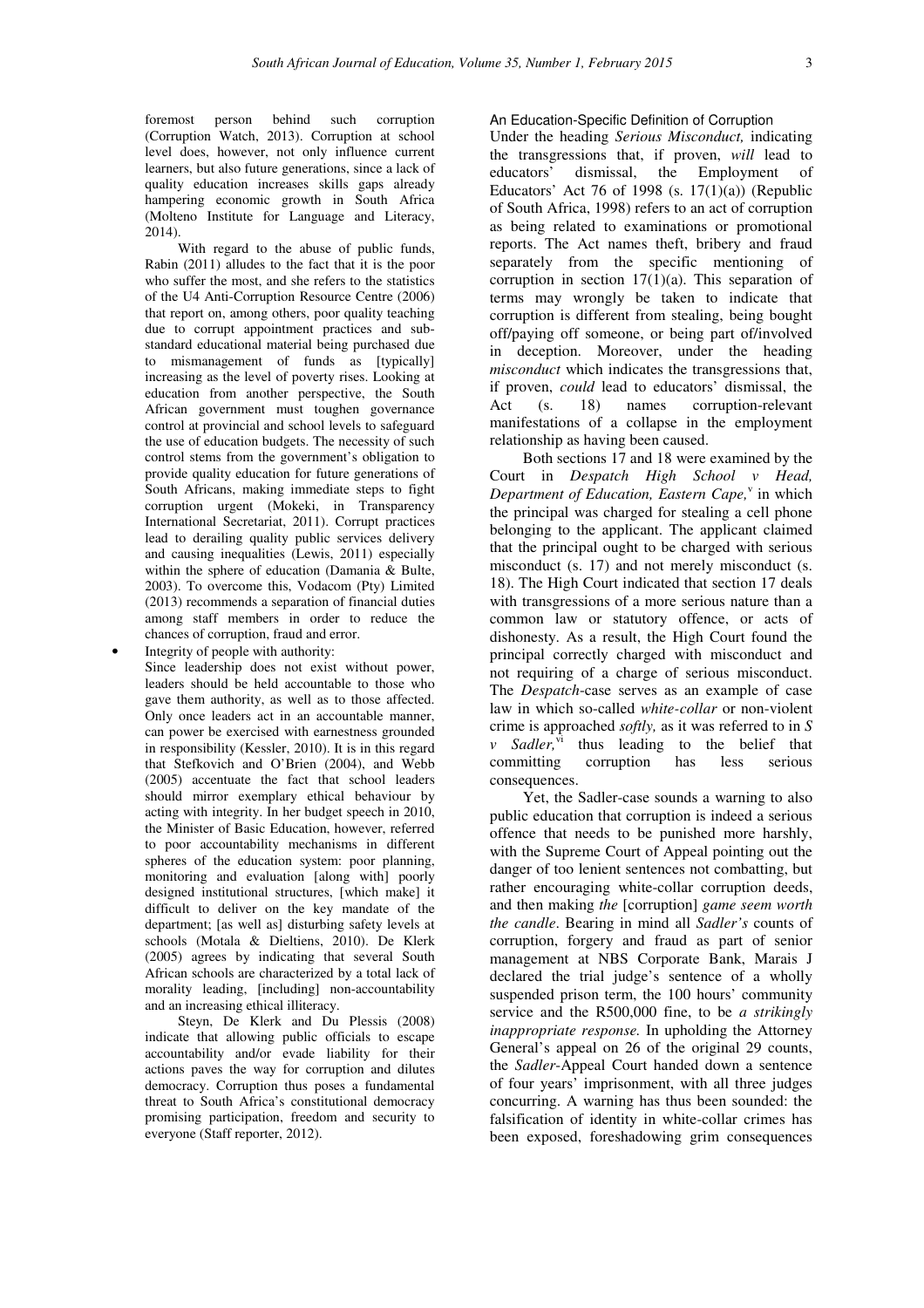for such perpetrators in future. This is regarded as a major step forward in combatting corruption, which Kaufmann (1997) recognises as flourishing in the absence of effective legal systems and regulations that serve productive social goals.

In defining corruption as it would be relevant to education, the above-mentioned general definition of Lewis (2011) and the two sections from the Employment of Educators' Act 76 of 1998  $(s. 17 \& 18)$  (Republic of South Africa, 1998) were scrutinized. The following definition is consequently proposed: *In the field of education, corruption includes any wilful, wrongful, abusing or disgraceful conduct that is connected to the educator's employment position; and any involvement in financial matters and/or other peoples' property for private gain*.

# Corruption in the Public Education Sphere

Public schools are unfortunately not excluded from the corruption epidemic which was referred to above (Gould, 2012; Krige, 2012). Since a governmental instrument to counter corruption, Corruption Watch, introduced its campaign to focus on corruption at schools in January 2013, more than 600 allegations of school corrupt activities have been received (Corruption Watch, 2013). The categories of corruption indicated misusing school money or property as the most reported; then followed pillaging the national feeding scheme, favouritism concerning staff appointments and procurement practices, and selling test and examination documents (Corruption<br>Watch, 2014). Moreover, incidences of Watch, 2014). Moreover, incidences of irregularities in school management are mounting daily when looking at the three latest sets of figures of the South African Council of Educators (SACE): from 413 complaints in the first report to 525 complaints in the last one (SACE Annual reports, 2009/2010; 2010/2011; 2011/2012; 2012/2013). These SACE reports point out that complaints are mostly reported in the Western Cape and Gauteng; followed by those in Mpumalanga and KwaZulu-Natal. Concerns reported include the misappropriation of public funds allocated for maintaining school buildings, upgrading learning materials and feeding learners. Financial mismanagement, theft of goods and corruption in procurement, including ghost educator salaries, bidding chains for school supplies and construction work are also reported (Brooks Spector, 2014).

As if to safeguard schools from any financial mismanagement or maladministration of funds, the Schools Act (1996b:s. 16A(2)(i)) gives public school principals the responsibility of taking all the practical steps to prevent it from occurring. Moreover, public school principals must act as members of the committees or delegations that manage matters with financial implications and must report any financial mismanagement or

maladministration to the head of the education department (Schools Act, 1996b:s.  $16A(2)(i)$  & (k)).

In this regard, the Public Finance Management Act (Republic of South Africa, 1999:s. 2) aims at securing accountability, transparency and sound financial management at institutions. Pointing to the general duties of accounting officers, the same Act calls, among others, for the effective internal control of finances under the auspices of an audit committee, and applicable cost-effective and fair procurement systems (Republic of South Africa, 1999:s.  $38(a)(i) \& (iii)$ ).

Contrary to expectations, practical examples of corruption at schools include a principal's dismissal for mismanaging approximately R5 million of school funds (Republic of South Africa Department of Basic Education (DBE), 2013); principals indirectly stealing food intended for impoverished learners through tenders with education departments (Jansen, 2012); 30 principals being currently investigated by SACE for misappropriating school funds, and a principal suspended pending an investigation into alleged mismanagement, maladministration and provocation of parents and the community (SACE Annual Report, 2011/2012; SAPA, 2012c). Bergman, Bergman and Gravett (2011) and Steyn et al. (2008) add further examples of rule-bending that are reported and related to school norms (educators fabricating learner marks; chronic tardiness/absenteeism; favouritism in hiring or promotion practices; fraudulent cheques by a deputy-principal); inability to make sound decisions because of vested interests; and the inability to communicate effectively with parents/caregivers, staff and community leaders. These examples indicate that not all school leaders' actions at schools always send positive ethical messages.

Faull (2007) and Mavuso and Balia (1999) argue that, despite making headway through policy, regulatory control and anti-corruption strategies – especially in developing countries – corruption remains particularly difficult to prevent or manage. With regard to a dearth in anti-corruption measures being undertaken at schools, Williams (2011) refers to the survey of Corruption Watch, as called for in 2013. Having polled 3,284 participants between ages 13 and 34, fewer than 50% who were aware of corruption, would report it. Yet, the participants indicated that arranging anti-corruption meetings and starting anti-corruption groups, as well as using social media, were steps that could effectively lead to combatting corruption at school level. Although the National Anti-Corruption Forum (NACF) has called for the school curriculum to include whistleblowing in order to make learners in particular aware of corruption (Gadebe, 2007), only 14% of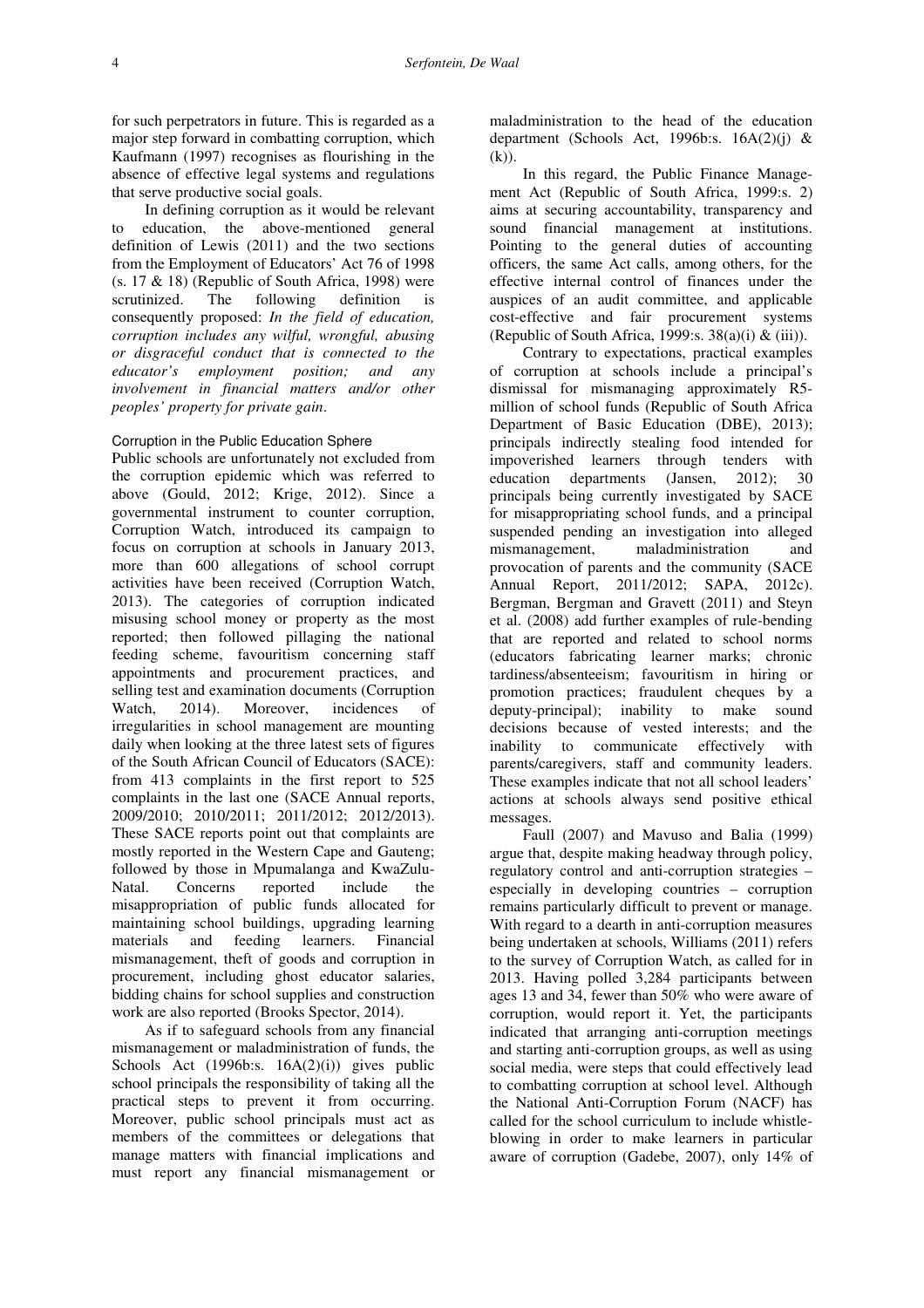the Corruption Watch survey participants indicated the education regarding corruption as being effective (Corruption Watch, 2013).

Madonsela (in Krige, 2012), on the other hand, urges that corruption must be combatted by providing unselfish, transparent and accountable leadership processes that allow democratic participation, rather than establishing anticorruption campaigns. Alongside various authors (Botha, 2004; Hoberg, 2004; Steyn, 2002) who propagate that corruption at schools ought to mainly be fought by school principals themselves, acting professionally, this article places emphasis on school management by school principals in the specialized field of education (Schools Act, 1996b:s. 16 & 16A).

Public school principals are regarded by the DBE not only as the key delivery agents of the professional management of their schools (Schools Act, 1996b:s. 16(3)), but also concerning the preparation of plans to improve schools' academic performances (Schools Act, 1996b:s. 16A(1)(c)(i)). Moreover, the link between schools' organisational culture and academic performance is identified by Le Roux (2005) and Van der Westhuizen, Mosoge, Swanepoel and Coetsee (2005), underscoring the fact that especially low- and non-functioning schools suffer from poor management and weak leadership. While Greenfield (2004), Mncube, Harber and Du Plessis (2011) and Steyn (2012) indicate that the contexts within which principals operate, play a major role at effective schools, Bergman et al. (2011) describe principals as being either vehicles for positive change, or at the core of the problems experienced by their respective schools.

## Potential Corrupt Acts by School Principals and the Consequences thereof

Highlighting the value of education in influencing children, Glenn (2011) and Wilson (2007) indicate that the youth can only become advocates for creating mind-shifts through the transformation of values, cultural beliefs and prejudices. Because of the immense importance of education for a society's future, Steyn et al. (2008) point out that a democratic society demands openness and honesty, specifically from school principals.

With reference to the amplification of corruption at schools, De Gruchy (2011) refers to defects in character or cultural values. He accordingly cautions that even well-meaning human actions can ultimately be self-serving. As such, he proposes the sharpening and promotion of a new South African humanist consciousness through nurturing human insights, values and commitments. Such an undertaking has the potential of encouraging people to recognise an ethical commanding and accountability beyond human self-interest and manipulation.

Contrary to this approach, which calls on moral leadership to combat corruption, Makumbe (1999) argues that corruption is brought about by the social system that rewards people with unconditional power, wealth and fame. Because of this discrepancy, the potential of principals becoming corrupt is depicted, by taking note of both views below.

# Potential Corrupt Acts by Principals due to a Lack of Moral Leadership

To fulfil their role as school managers, principals are bestowed with specific statutory authority, empowering them to make broader decisions which must be carried out accountably, transparently and diligently (Dempster, Carter, Freakley & Parry, 2004; Mbatha, Grobler & Loock, 2006). Principals are thus held in higher regard than are educators, who are not in managerial positions.

In line with common law principles, principals should act in the best interests of schools and ensure that professional standards are set and adhered to (Naidu, Joubert, Mestry, Mosoge & Ngcobe, 2008), therefore placing their schools' interests ahead of their own. Their tasks should thus transcend their own self-interests (Steyn et al., 2008). In order to act in the best interests of schools, Van der Merwe (2006) highlights the importance of moral or ethical leadership based on the creation of relationships around mutual needs, shared aspirations and values, rather than around power. This is, however, a daunting task as principals are expected not only to operate in a community which includes a plurality of values and beliefs, but they are also required to make a broader range of localized ethical decisions (Dempster et al., 2004).

According to Senge (2006), principals should act in a transformative manner to satisfy higher needs and convert followers into leaders. This entails steering schools in a new direction, making adaptations, setting new goals, articulating shared visions and motivating other education role-players within a democratic paradigm (Stevn et al., 2008). Such leaders should share managing responsibilities (De Villiers & Pretorius, 2011) and embrace a paradigm of open, transparent and deep democratic leadership, and thus also combat corruption, forming environments to which the core values of democracy, such as respecting and tolerating diversity, valuing equity, equality and team-spirit (Mncube et al., 2011) are both essential, and sustained. In this regard, Steyn et al. (2008) visualise school settings that provide ample opportunity for participation through dialogue, sharing and deliberation between all education role players.

As managers in official positions of authority, school principals are required to be held accountable, not only to the State for satisfying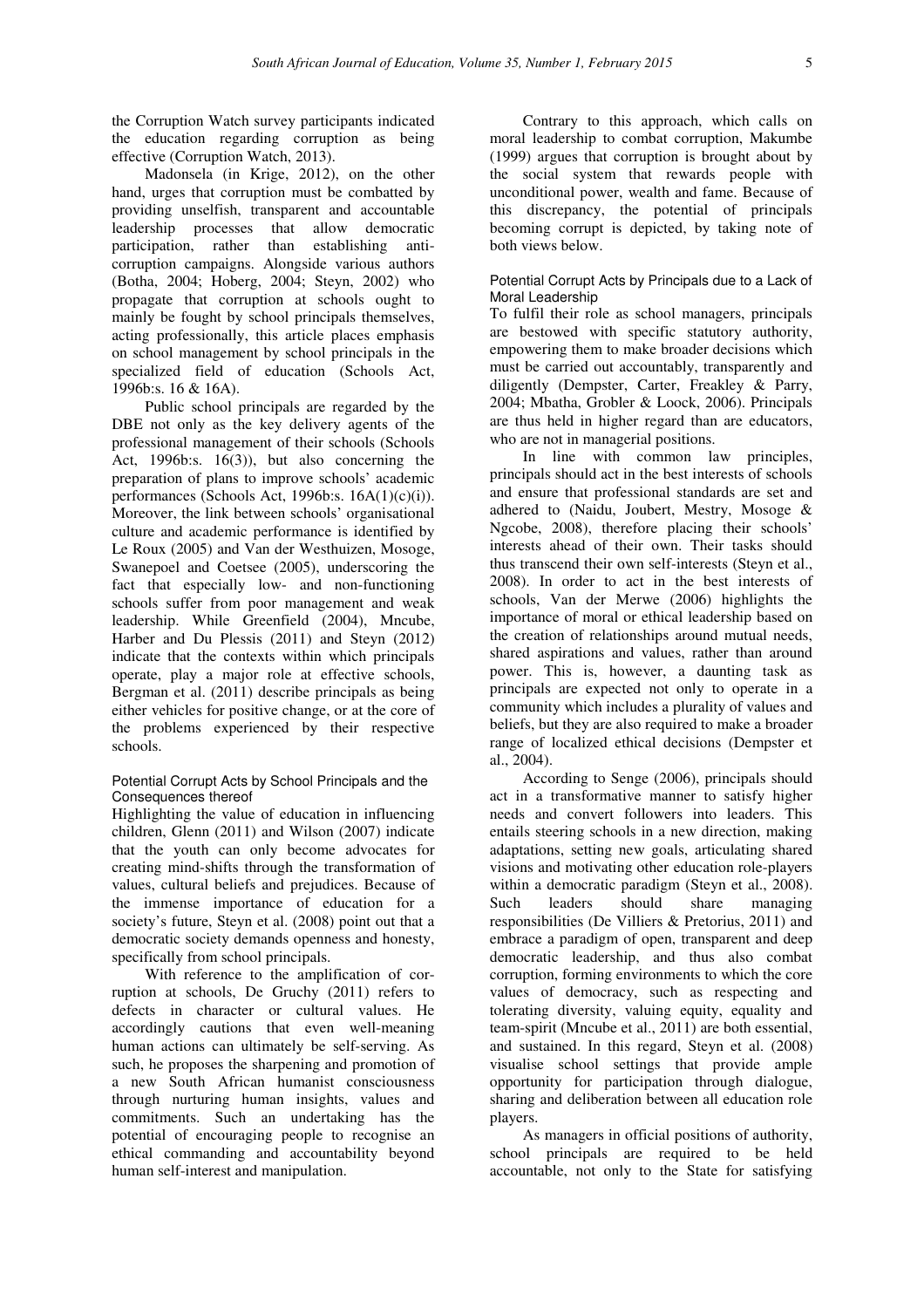wider educational needs, but also to their communities (Mansfield, 2003). Principals therefore need to balance individual school needs with legislative provisions which, in turn, depend on the unique culture and context of each school (Van der Mescht, 2008). For this, a complex mix of skills relating to school management is crucial (Van Deventer & Kruger, 2005). Research conducted by Vos, Van der Westhuizen, Mentz and Els (2012) however indicates that principals are not yet successful in creating open school climates.

As values underpin organizational school behaviour, Naidu et al. (2008) argue that leadership has a fundamentally moral nature. In distinguishing schools as *moral communities* and education as *a moral undertaking,* Goldring and Greenfield (2002) propose that schools require principals to adopt distinct leadership styles based on moral authority. This view is shared by Solomons and Fataar (2011), stating that morality must navigate principals' interactions with members of society. For the latter to realise, Kokt and Lategan (2011) holds that it is essential for school leaders to commit themselves personally to moral leadership, since compiling ethical codes alone would be unsuccessful. Dantley (2003) submits that purposive leadership is needed, while Furman (2004:216) explains that moral or ethical leadership entails the guiding of schools to achieve their vision based on shared values, as it has the potential to "inspire the kind of commitment, devotion, and service that will make schools unequalled among society's institutions*.*"

By placing emphasis on moral and ethical leadership in the best interests of schools thus far, it becomes evident that the quality of the authority exercised by school principals, which in itself is neither good nor evil, is determined by the person who exercises it (as supported by Kessler, 2010). Although aware of the fact that school principals in general strive to manage schools effectively (Stefkovich & O'Brien, 2004), it must be recognised that their increased powers leave them more vulnerable to extraordinary temptation (Lusenga, 2010). Principals should, accordingly, be aware of their own gendered, cultural and social attitudes with regard to their profession (Snodgrass & Haines, 2005). Greenfield (2004) concurs by acknowledging that the personal qualities, sensitivities, background, subjective understandings and past experiences of school principals influence the exercising of their powers within a particular school culture and community context.

A study by Lusenga (2010) revealed principals as indicating having strong moral orientations, and apparently unwilling to sacrifice them. On scrutinising principals' acts in a survey of the literature, however, the opposite was found. Examples were found of principals being prepared to act contrary to their moral convictions to survive

professionally, to show sympathy and to maintain sound relationships with others. SAPA (2012b), for example, reports on a principal suspended for abusing his powers by assaulting a learner, while SAPA (2012a) refers to learners striking against the maladministration and corrupt behaviour of their principal. It therefore seems as if principals may easily be observed to have two kinds of morality: one which they preach, but do not practise; and one which they practise, but seldom preach.

Now that the view has been presented that a lack of humanist consciousness and therefore a lack of moral leadership can lead to corrupt acts by principals, the focus turns to another view of corruption as brought about by a system that rewards people with unrestricted fame, wealth and power.

### Potential Corrupt Acts by Principals due to the Social System

In line with democracy, decentralised decisionmaking is also undertaken at school level, aiming towards the regulation of schools through the direct application of expertise by local leaders (Van der Mescht, 2008), in order to meet unique local needs effectively (Dipholo, Mafema & Tshishonga, 2011). In their Report of the Task Team, the South Africa Department of Education (1996) accordingly stresses the need for participative and democratic management, and, importantly, sitebased school management. According to Minister Trevor Manuel, corruption can also only be fought successfully if the interest of future generations is advanced, which should inform decision-making in the world today, starting with the need for more multi-stakeholder partnerships and the renewal of institutions and processes to make them more open (Bitzer, 2014).

Notwithstanding the optimistic, positive aims behind the decentralisation of power and the concomitant idea of shared decision-making related to a move toward institutional autonomy, the socalled school-based management of schools, its practical realisation portrays a more pessimistic and negative picture. Luo and Junkunc (2008) indicate that decentralisation is often accompanied by heightened economic deregulation, which gives rise to suspicions of patronage, bribery and favouritism in almost every emerging economy where wellfunctioning and corruption-resisting legal and political institutions are still lacking.

The decentralisation of power to schools has altered the power basis in the education sphere, bringing about major changes to the social milieus in which schools are required to operate (Vos et al., 2012). Adapting to such changes is, as indicated by Hoskisson, Johnson, Tihanyi and White (2005), no easy task in emerging economies, as decreased government involvement necessitates schools refocusing their actions.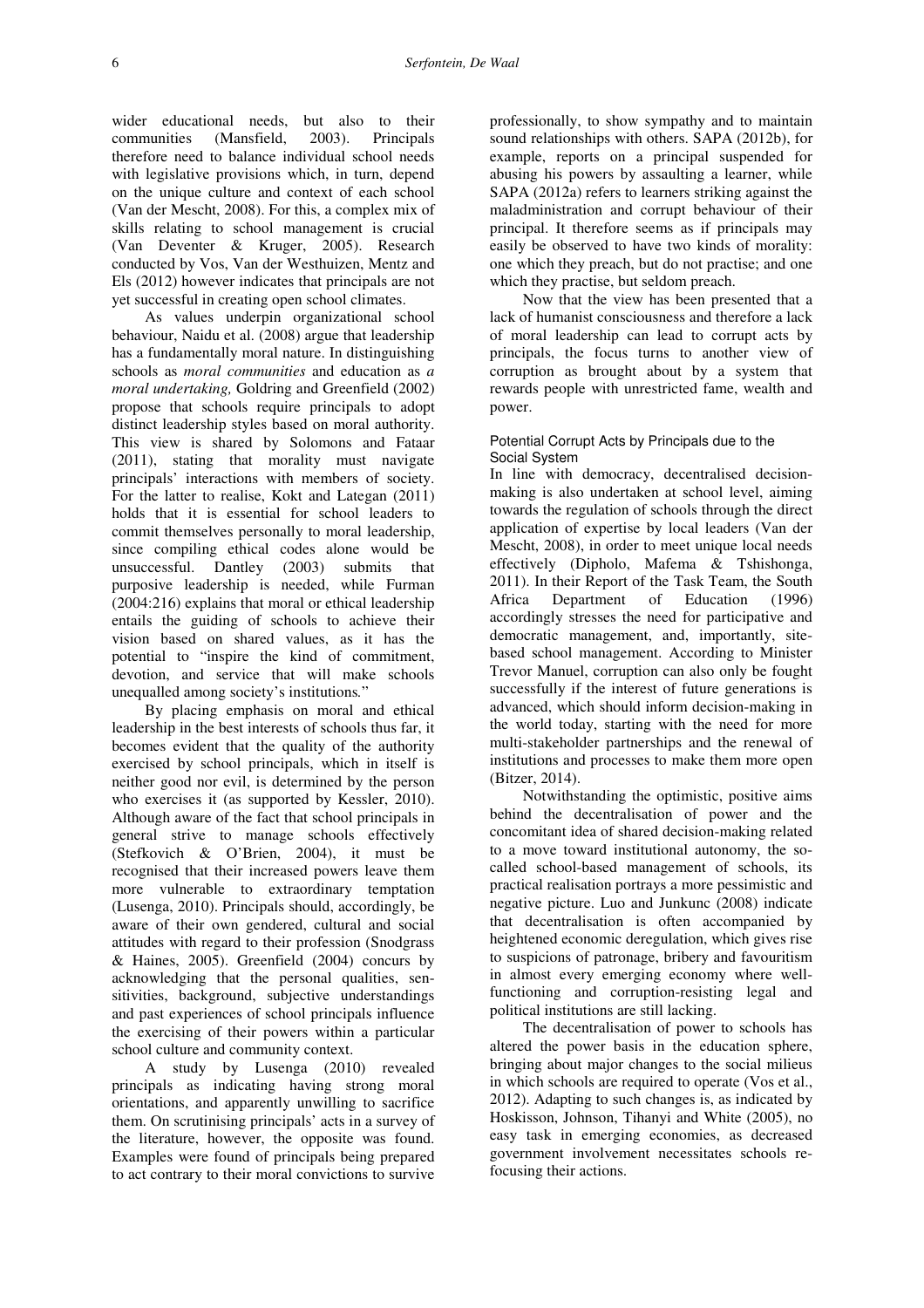Huber (in Lumby, Crow & Pashiardis, 2008) emphasizes that schools are no longer static institutions, but rather learning organizations that ought continuously to be developed or supported to develop themselves. The consequence of this is that education role-players are burdened with increased tasks/accountabilities, putting principals under severe pressure (Steyn et al., 2008) and making the role of the school principal even more pivotal in providing excellence, alongside the professional leadership required to provide positive learning environments (Botha, 2004). The latter entails environments that are transparent and honest, in which keeping to policy, controls and protocols are regarded as critical (Vodacom (Pty) Limited, 2013).

Parents, educators and learners now have to work in democratic power-sharing and co-operative partnerships with the State (Schools Act, 1996b:Preamble). This is a role for which the public in developing countries are not empowered (Webb, 2005). They often lack interest, literacy levels and knowledge in the activities of leaders, thus not holding them accountable for their actions and, in turn, opening the door for corrupt behaviour (Manala, 2010). To combat corruption, Kamper and Mampuru (2007) propose that reciprocal partnership between schools and the State need to be founded on shared visions of excellence, commitment, active participation, accountability, mutual respect and trust. Trust – instead of hierarchies of demand and collective and collaborative forms of management within a framework of holistic leadership – is thus becoming a crucial issue (Covey & Merrill, 2006). A holistic approach includes several dimensions, such as the creation of a professionally inviting culture; effective communication; an ethical foundation; empowerment of followers; personal mastery and collaboration (Grobler, Bisschoff & Beeka, 2012).

As the decentralization of power allows for wider participation, greater levels of intimacy and discretion (Berning & Montesh, 2012), Vyas-Doorgapersad and Ababio (2010) pronounce that it creates more ethical problems at grass roots level. Webb (2005) further indicates that it often opens the door for excessive use of discretion, which constitutes fruitful ground for corrupt practices. In explaining the latter, Luo and Junkunc (2008) indicate that institutions such as schools providing a vital public service, hold powerful positions. Such institutions often abuse their power to control rather than to engage others, to dictate rather than to try to understand and neutralise institutional sources or processes.

It is in this regard that Hoskisson et al. (2005) urge governments to be involved, as it is often suggested that they seldom monitor the performance of institutions in which they are

substantial shareholders. Kaufmann (1997) equally indicates that governments in emerging economies often lack a true commitment to eradicate corruptive acts and thus contribute to macroeconomic crises as foreign investors are discouraged from investing in countries where corruption flourishes. Luo (2005) incidentally indicates that if the government's regulatory systems lack institutional transparency, fairness and impartiality – which is often the case – a level of difficulty and uncertainty is set in place for others in coping and adapting to regulatory systems and socio-cultural environments. According to Agesa (2000) and Pillay (2004), corruption flourishes around institutional weaknesses. Van der Merwe (2006) accordingly refers to statistics, claiming that the occurrence of corruption is especially prominent in the domain of public services such as the DBE.

Research conducted by Chacar and Vissa (2005) specifies that poor institutional performance persists longer in emerging economies when compared to developed economies, and even more so if institutions are connected to government structures. It is moreover due to uncertainty regarding the exact role schools play in emerging economies that undergo such institutional transition, calling for them to be regarded as instruments (agents) instead of products of transformation (Yiu, Bruton & Lu, 2005). Dugmore (2011) similarly indicates that an underinvested interest in increasing school principals' accountability has thus far led to the work ethic in education becoming deplorably low. Luo (2005), conversely, cautions that regulatory control in most emerging economies tend to be either too excessive or too meagre, and is often non-transparent and unstable.

In this regard, Hoskisson, Eden, Lau and Wright (2000) indicate that institutions delivering public services in emerging economies, such as South Africa, should develop unique strategies to manage the broad scope and speed of economic and political changes. Such strategies ought to include transparency in economic reporting, stable management, and a strong legal system, so as to provide for the aggressive enforcement of rights; and by doing so, placing constraints on opportunism, selfishness and corruption (Hoskisson et al., 2005).

On a more positive note, although the effects of corruption on the development of attitudes and value systems are often not recognised (Poisson, 2010), Oosthuizen (2010) voices the anticipation that instilling the principles and values that are typical of ethical behaviour might not only help break the nasty cycle of corruption, but may also help to turn the tide in a positive direction<br>concerning South Africa's public sector concerning South Africa's public sector management. Moreover, an increasing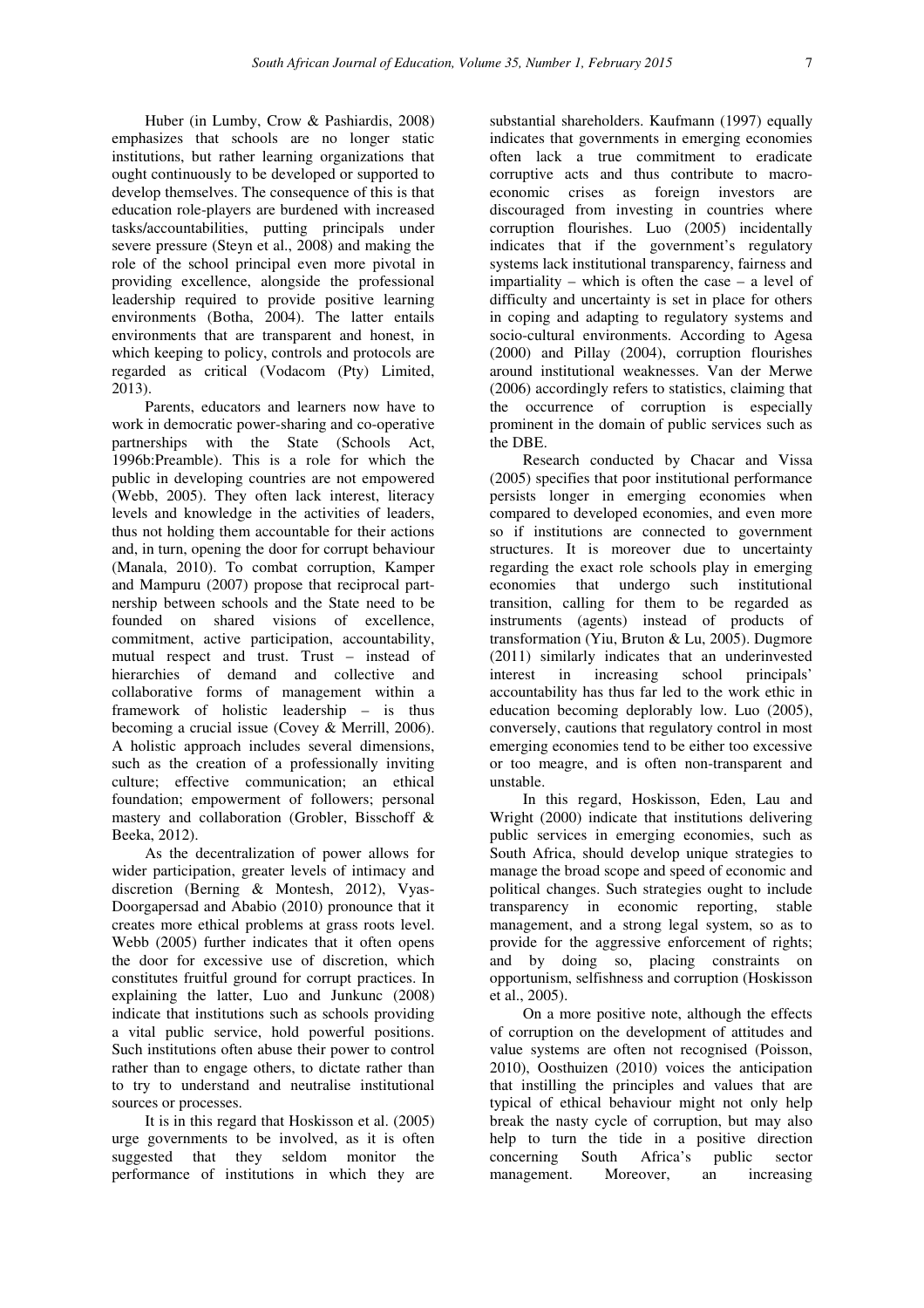consciousness of the counterproductive and negative impact that corruption has on individuals and society could inspire the drive for creating an ethics of corporate social accountability.

### **Conclusion and Recommendations**

By alluding to various examples, it became evident that South African public schools are indeed not safe from corruption. The contrary was rather found, namely that some public schools are among the spheres in which corruption most frequently rears itself, especially amongst certain of their principals in particular.

Taking note of the fact that corrupt behaviour is seldom based on a singular incident, but that it is rather known to form part of an intricately interwoven performance pattern, it is concluded that corruption can only be fought if ethical behaviour is actively encouraged and corrupt behaviour is actively discouraged. Although principals need to individually ensure this by building their own characters accordingly, it was indicated in this article that corrupt behaviour also stems from different cultural values and acceptable social behaviour standards within society at large. This conclusion is in line with Kaufmann's view (1997) that the manifestation of corruption can mainly be assigned to the broader collapse of ethics and values in society as a whole.

Given the essential role of education and the pivotal role of principals as the professional managers of schools in providing role models to future citizens and thus indirectly dictating the social system of tomorrow, no unethical behaviour on their part can be tolerated whatsoever. Principals must, as a result, consistently place emphasis on openness, honesty and integrity, sound ethical practices and commitment to acting in an exemplary manner.

To fight corruption especially at public school management level, the following recommendations, based on the discussion above, are promoted here:

- The precise definition of 'corruption' for education, which we designed above, could advance Madonsela's call for transparent and accountable leadership processes towards combatting corruption. Principals, who are informed about how easily corruption can occur as schools perform their varied activities, could become conscious of acting vicariously liable in a responsible manner, by assuming the relevant legal accountability – among other instances – for delegated tasks.
- The DBE must support the annual national principals' conference, South African Principals Association (SAPA), by scheduling a plenary session, during which a presenter qualified to report on rulings could communicate the outcome of relevant education-related corruption court cases to principals, vice-principals, and School Governing Body representatives. In this manner, principals will become conversant about the consequences of being

held accountable for their own and their staff's actions.

- A give-and-take partnership between public schools and the State must be established through collective notions of active participation, accountability, respect and trust. The partnership could take shape if these principals: formed part of devising strategies to combat corruption; appreciated being answerable for their actions; and became aware of being both respected and trusted. Only then will the deferred dream of holistic leadership become realised.
- The DBE must create a work ethic that thrives on a culture of effective communication, such as wellplanned inclusive discussions, and preventive measures, such as procedures similar to public administration, so as to combat corruption and thereby empowering principals as their first-line employees. In this way, principals might experience not only individual mastery, but also effective partnerships with their department and other principals in leadership community, as they participate actively and perform their duties with accountability.
- Principals may also consider forming anticorruption cluster groups in order to support one another towards integrity, sound ethical practices and commitment to exemplary conduct when managing their schools.

### **Acknowledgement**

The second author, Elda de Waal, thanks the Optentia Research Focus Area for continued and generous research support.

#### **Notes**

- Although it is recognised that media reports are not rigorous scientific sources, their necessity for this article lies in their efficacy in exposing acts of corruption which, due to their sensitive nature (among persons holding a high profile in public life especially), are often settled outside of South African courts or otherwise 'brushed under the carpet'.
- $(2011)$  3 SA  $347$  (CC) in which the applicant, Glenister, was joined by the Helen Suzman Foundation as friend of the court in challenging the constitutional validity of the National Prosecuting Authority Amendment Act1 (NPAA Act) and the South African Police Service Amendment Act2 (SAPSA Act) to disband the Directorate of Special Operations (DSO), a specialised crime fighting unit that was located within the NPA. The substance of the complaint concerns the alleged inconsistency with this country's international obligation to establish an independent anti-corruption unit. The applicant was successful in his challenge.
- ii. (1992) 4 SA 716 (TK) at 725 (*Bula*).<br>iv. (2010) 1 SA 217 (*SCA*) are 12 and i
- iv. (2010) 1 SA 217 (SCA) par. 12 and 19 (*Kimberley Junior High School*).
- v. (2003) 1 SA 246 (CkH) (*Despatch*).
- vi. (2000) JOL 6316 (A) (*Sadler*).

### **References**

- Agesa RU 2000. Ethnicity, nepotism and employment in public enterprises in Sub-Saharan Africa: a theoretical note. *African Finance Journal,* 2(1):39- 43.
- Baqwa SAM 2001. Anti-corruption efforts in South Africa. *The Journal of Public Inquiry,* Fall/Winter:21-24. Available at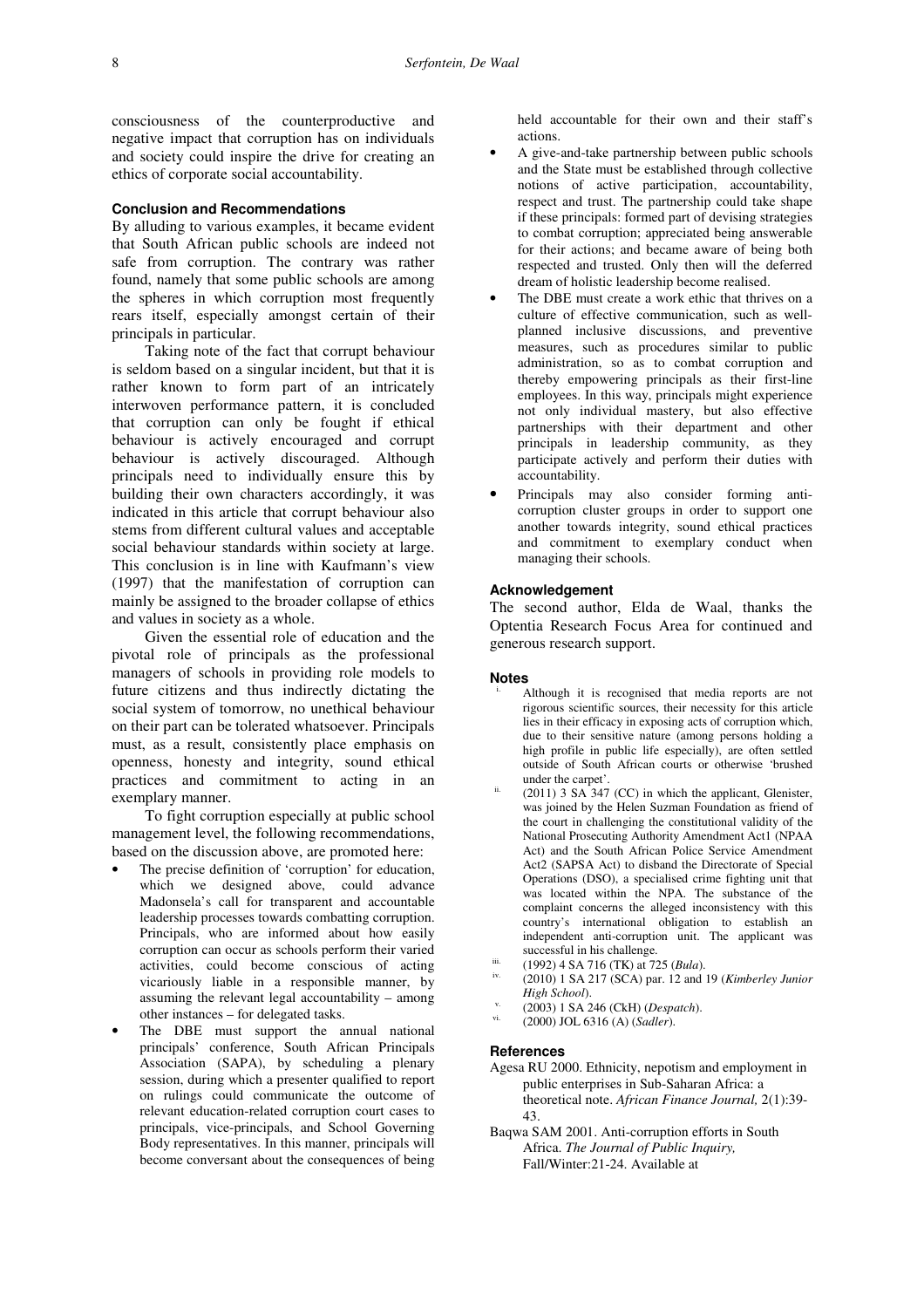https://www.ignet.gov/randp/f01c06.pdf. Accessed 31 August 2014.

- Bergman MM, Bergman Z & Gravett S 2011. The development and application of the Explanatory Model of School Dysfunctions. *South African Journal of Education,* 31(4):461-474.
- Berning J & Montesh M 2012. Countering corruption in South Africa, The rise and fall of the Scorpions and Hawks. *SA Crime Quarterly,* 39:3-10. Available at http://www.issafrica.org/uploads/Berning\_Montesh .pdf. Accessed 31 August 2014.
- Bitzer V 2014. What do we do when money (and everything else) runs out? *BusinessDaylive,* 10 April. Available at http://www.bdlive.co.za/indepth/greeningyourbusin ess/2014/04/10/what-do-we-do-when-money-andeverything-else-runs-out. Accessed 31 August 2014.
- Botha RJ 2004. Excellence in leadership: demands on the professional school principal. *South African Journal of Education,* 24(3):239–243.
- Brooks Spector J 2014. Corruption Watch SA: Erosion of trust, in numbers. *Daily Maverick,* 7 February. Available at http://www.dailymaverick.co.za/article/2014-02- 07-corruption-watch-sa-erosion-of-trust-in
	- numbers/#.VALUz6PNhqg. Accessed 31 August 2014.
- Chacar A & Vissa B 2005. Are emerging economies less efficient? Performance persistence and the impact of business group affiliation. *Strategic Management Journal,* 26(10):933-946. doi: 10.1002/smj.478
- Corruption Watch 2013. *Survey: Corruption in schools on the rise,* 30 September. Available at http://www.corruptionwatch.com/content/surveycorruption-schools-rise. Accessed 26 June 2014.
- Corruption Watch 2014. *Teachers also frustrated by corruption,* 5 February. Available at http://www.corruptionwatch.org.za/content/teacher s-also-frustrated-corruption. Accessed 26 June 2014.
- Covey SMR & Merrill RR 2006. *The SPEED of trust: the one thing that changes everything*. New York: Free Press.
- Damania R & Bulte E 2003. *Resources for sale: corruption, democracy and the natural resource curse.* Discussion Paper 0320. Centre for International Economic Studies. Available at http://www.adelaide.edu.au/cies/papers/0320.pdf. Accessed 31 August 2014.
- Dantley ME 2003. Principled, pragmatic, and purposive leadership: reimagining educational leadership through prophetic spirituality. *Journal of School Leadership,* 13(2):181-198.
- De Gruchy JW 2011. The humanist imperative in South Africa. *South African Journal of Science,*  107(7&8), Art. #804, 3 pages. doi: 10.4102/sajs.v107i7/8.804
- De Klerk J 2005. Karakteropvoeding in Suid-Afrikaanse skole. *Koers – Bulletin vir Christelike Wetenskap,* 70(2):169-188. doi: 10.4102/koers.v70i2.264
- Dempster N, Carter L, Freakley M & Parry L 2004. Conflicts, confusions and contradictions in principals' ethical decision making. *Journal of Educational Administration,* 42(4):450-461.
- De Villiers E & Pretorius SG 2011. Democracy in schools: are educators ready for teacher leadership. *South African Journal of Education,* 31(4):574- 589.
- De Villiers PJT 2011. The academy in 2011: a time of difficulty and opportunity: editorial. *South African Family Practice,* 53(6):556.
- Dipholo KB, Mafema ED & Tshishonga N 2011. Challenges and opportunities of democratic decentralisation in sustaining local government in Botswana and South Africa. *Journal of Public Administration,* 46(4):1431-1444.
- Doh JP, Rodriguez P, Uhlenbruck K, Collins J & Eden L 2003. Coping with corruption in foreign markets. *Academy of Management Executive,* 17(3):114- 127.
- Dugmore H 2011. Beacon of hope as SA stands at a crossroads. *University of the Witwatersrand Alumni News,* 17 October. Available at http://www.wits.ac.za/alumni/alumni%20news%20 items/alumni201110/14205/news\_item\_14205.html . Accessed 14 April 2014.
- Faull A 2007. *Corruption and the South African Police Service: A review and its implications.* ISS Paper 150, September. Pretoria: Institute for Security Studies. Available at http://www.issafrica.org/uploads/Paper150pdf.pdf. Accessed 31 August 2014.
- Furman GC 2004. The ethic of community. *Journal of Educational Administration,* 42(2):215–235.
- Gadebe T 2007. South Africa: Anti-Corruption Forum inculcates whistle blowing in schools. *AllAfrica,* 30 August. Available at http://allafrica.com/stories/200708300489.html. Accessed 31 August 2014.
- Glenn CL 2011. *Contrasting Models of State and School: A Comparative Historical Study of Parental Choice and State Control.* New York: Continuum.
- Goldring E & Greenfield W 2002. Understanding the evolving concept of leadership to education: roles, expectations, and dilemmas. *Yearbook of the National Society for the Study of Education,*  101(1):1-19. doi: 10.1111/j.1744- 7984.2002.tb00001.x
- Gould C 2012. On the record: interview with David Lewis, Director of Corruption Watch. *SA Crime Quarterly,* 39:41-46.
- Green J & Browne J 2005. Research design. In J Green & J Browne (eds). *Principles of social research: Understanding public health.* New York: Open University Press.
- Greenfield WD Jr 2004. Moral leadership in schools. *Journal of Educational Administration,* 42(2):174– 196.
- Grobler B, Bisschoff T & Beeka A 2012. Changing perceptions of teachers regarding the importance and competence of their principals as leaders. *South African Journal of Education,* 32(1):40-55.
- Hoberg SM 2004. School principalship and the value of African indigenous knowledge (AIK): ships passing in the night?: perspectives on higher education. *South African Journal of Higher Education,* 18(3):40-55.
- Hoexter C 2008. *Administrative law in South Africa.* Cape Town: Juta.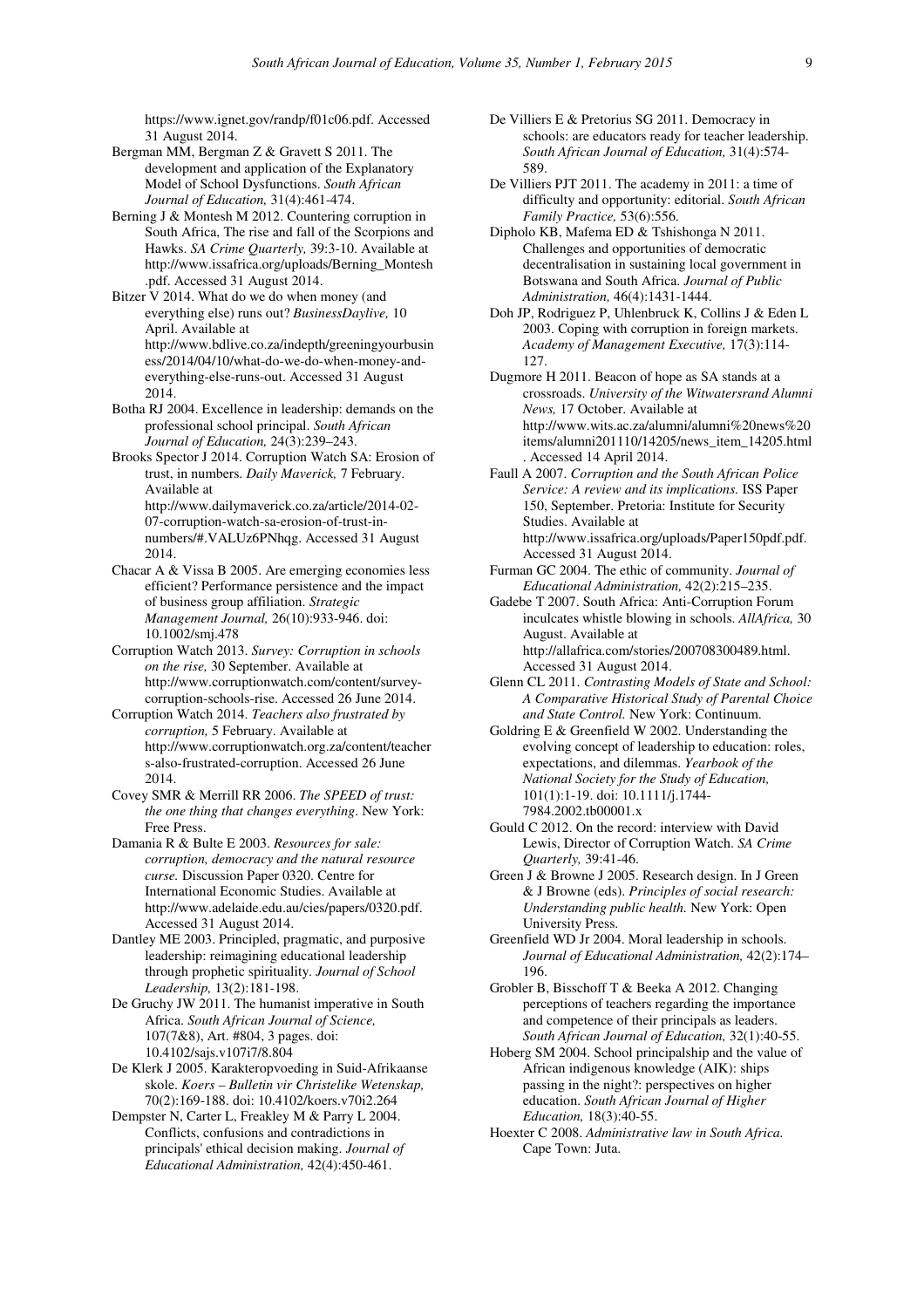Hoskisson RE, Eden L, Lau CM & Wright M 2000. Strategy in emerging economics. *Academy of Management Journal,* 43(3):249-267.

Hoskisson RE, Johnson RA, Tihanyi L & White RE 2005. Diversified business groups and corporate refocusing in emerging economies. *Journal of Management,* 31(6):941-965.

Jansen L 2012. Principals 'stealing food from schools'. *ioL news,* 21 May. Available at http://www.iol.co.za/news/south-africa/kwazulunatal/principals-stealing-food-from-schools-1.1300772#.VALvCaPNhqg. Accessed 31 August 2014.

Kamper GD & Mampuru ME 2007. School success against high poverty odds: some key considerations. *Journal for New Generation Sciences*, 5(1):44-58.

Kaufmann D 1997. Corruption: the facts. *Foreign Policy,*  107:114-131.

Kessler V 2010. Leadership and power. *Koers - Bulletin for Christian Scholarship,* 75(3)*:*527-550. doi: 10.4102/koers.v75i3.95

Kokt D & Lategan LOK 2011. Die ontwerp van 'n etiek vir dienslewering. *Tydskrif vir Christelike Wetenskap,* 3&4:271-291.

Kotzé L, Du Plessis A & Barnard-Naudé J 2012. Sources of law and legal authority. In T Humby & L Kotzé (eds). *Introduction to law and legal skills in South Africa.* Cape Town, SA: Oxford University Press.

Krige I 2012. 'Korrupsie-breekpunt'. *Beeld,* 4 April. Beskibaar te http://152.111.1.88/argief/berigte/beeld/2012/04/04 /B1/2/BOLikKorrupsieThuli\_1756.html. Toegang verkry 31 Augustus 2014.

Le Roux MJ 2005. Principals and their possible power to influence quality education*.* Masters thesis. Stellenbosch: University of Stellenbosch.

Lewis J 2011. Corruption: the hidden perpetrator of under-development and vulnerability to natural hazards and disasters. *Jàmbá: Journal of Disaster Risk Studies,* 3(2):464-475. doi: 10.4102/jamba.v3i2.43

Lumby J, Crow GM & Pashiardis P 2008. *International handbook on the preparation and development of school leaders.* London, UK: Routledge.

Luo Y 2005. An organisational perspective of corruption. *Management and Organization Review,* 1(1):119– 154. doi: 10.1111/j.1740-8784.2004.00006.x

Luo Y & Junkunc M 2008. How private enterprises respond to government bureaucracy in emerging economies: the effects of entrepreneurial type and governance. *Strategic Entrepreneurship Journal,*  2(2):133-153. doi: 10.1002/sej.46

Lusenga RM 2010. School leaders' moral understanding and moral reasoning. MEd dissertation. Pretoria: University of Pretoria.

Makumbe JM 1999. *Fighting corruption in the SADC and Sub-Saharan Africa.* Paper presented at the 9th International Anti-Corruption Conference*,* Durban, 10-15 October. Available at

http://9iacc.org/papers/day1/ws1/dnld/d1ws1\_jmw makumbe.pdf. Accessed 31 August 2014.

Malan N 2009. The performance of the right to have access to social security. *Law, Democracy & Development,* 13(2):71-95.

Manala MJ 2010. 'A better life for all': a reality or a pipe-dream? A black theology intervention in

conditions of poor service delivery in the democratic South Africa. *Scriptura,* 105:519-531. doi: http://dx.doi.org/10.7833/105-0-170

Mansfield D 2003. *Complexity theory and educational leadership: The place of the new sciences in shaping thinking on how to lead schools today.* Nottingham, UK: National College for School Leadership. Available at https://www.jiscmail.ac.uk/cgi-

bin/webadmin?A3=ind1010&L=EDDATLHU&E= base64&P=23782&B=--

0003255761d2dd18e40491eee997&T=application %2Fpdf;%20name=%22Mansfield%20D%202003 %20-

%20Complexity%20Theory%20&%20Educational %20Leadership.pdf%22&N=Mansfield%20D%202 003%20-

%20Complexity%20Theory%20&%20Educational %20Leadership.pdf&attachment=q&XSS=3. Accessed 5 May 2014.

Mavuso V & Balia D 1999. *Fighting corruption: Invitation to ethics management*. Pretoria: UNISA Press.

Mbatha L, Grobler B & Loock C 2006. Delegation of authority by school principals: an education law perspective. *Education as Change,* 10(1):3-15. doi: 10.1080/16823200609487125

Mello DM 2007. The pathology of sexual harassment in the South African public service. *Journal of Public Administration: Conference proceedings,*  42(5):121-128.

Merriam-Webster 2003. *Merriam-Webster's collegiate dictionary* (11th ed). New York: Merriam-Webster, Inc.

Mncube V, Harber C & Du Plessis P 2011. Effective school governing bodies: parental involvement. *Acta Academica,* 43(3):210-242.

Molteno Institute for Language and Literacy 2014. *Fraud and corruption in the education sector are counteracting government transformation efforts,*  24 February. Available at http://www.molteno.co.za/molteno-media/reportspress-releases/53-fraud-and-corruption-in-theeducation-sector-are-counteracting-governmenttransformation-efforts. Accessed 6 February 2014.

Motala S & Dieltiens V 2010. *Educational access in South Africa: country research summary.* UK & SA: Consortium for Research on Educational Access, Transitions and Equity (CREATE) & University of the Witwatersrand Education Policy Unit (EPU). Available at http://www.createrpc.org/pdf\_documents/South\_Africa\_Country\_Re search\_Summary.pdf. Accessed 6 February 2014.

Naidu A, Joubert R, Mestry R, Mosoge J & Ngcobo T 2008. *Education management and leadership: a South African perspective.* Cape Town: Oxford University Press.

Nathan L 2004. *Obstacles to security sector reform in new democracies.* Berlin: Berghof Research Center for Constructive Conflict Management. Available at http://www.berghofhandbook.net/documents/publications/dialogue2\_n athan.pdf. Accessed 31 August 2014.

Oosthuizen C 2010. Corruption and inexperience: can business schools turn the tide? *Management Today,*  28(9):30.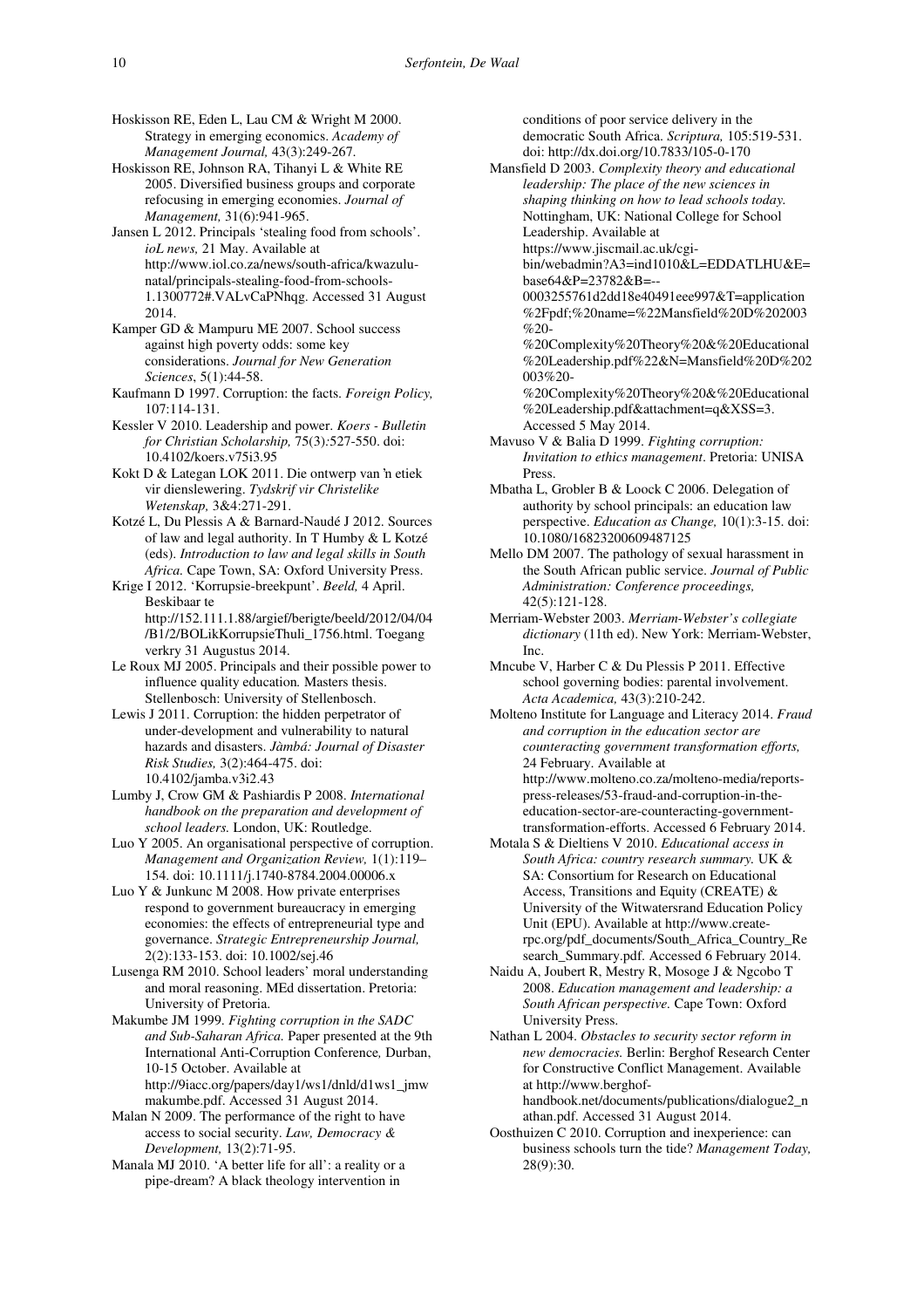Pearsall J & Hanks P (eds.) 2006. *The new Oxford Dictionary of English.* London: Oxford University Press.

Pillay S 2004. Corruption – the challenge to good governance: a South African perspective. *International Journal of Public Sector Management,* 17(7):586-605.

Poisson M 2010. *Corruption and education. Education and policy series 11.* France & Belgium: The International Institute for Educational Planning (IIEP) & The International Academy of Education (IAE)*.* Available at http://www.iiep.unesco.org/fileadmin/user\_upload/ Info\_Services\_Publications/pdf/2010/EdPol\_11.pdf

. Accessed 14 April 2014. Public Service Commission (PSC) 2001. *A review of South Africa's national anti-corruption agencies.* Pretoria: PSC. Available at http://www.psc.gov.za/documents/reports/corruptio n/01.pdf. Accessed 31 August 2014.

Rabin A 2011. Corruption Undermining South Africa and Cameroon's education sectors: a transparency international report highlights how corruption is degrading the education sector. *Think Africa Press,* 17 August. Available at http://thinkafricapress.com/south-africa/corruptionundermining-south-africa-and-cameroons-

education-sectors. Accessed 7 April 2014. Rapley T 2007. *Doing conversation, discourse and* 

*document analysis.* Abingdon, UK*:* Sage Publications. Republic of South Africa 1996a. *Constitution of the* 

*Republic of South Africa Act, no 108 of 1996.*  Pretoria: Government Printer. Available at http://www.gov.za/documents/constitution/1996/a1 08-96.pdf. Accessed 31 August 2014.

Republic of South Africa 1996b. *South African Schools Act, no 84 of 1996.* Pretoria: Government Printers. Available at http://www.education.gov.za/LinkClick.aspx?fileti

cket=808cFmkP8U4=. Accessed 31 August 2014.

Republic of South Africa 1998. *Employment of Educators' Act, no 76 of 1998.* Pretoria: Government Printers. Available at http://wced.pgwc.gov.za/documents/legislative\_act s/a76-98.pdf. Accessed 31 August 2014.

Republic of South Africa 1999. *Public Finance Management Act, No. 1 of 1999.* Pretoria: Government Printer. Available at http://www.treasury.gov.za/legislation/PFMA/act.p df. Accessed 31 August 2014.

Republic of South Africa Department of Basic Education 2013. *Annual Report 2012/13.* Pretoria: Department of Basic Education. Available at http://www.education.gov.za/LinkClick.aspx?fileti cket=%2FxGqk%2F1E2IY%3D&tabid=36&mid=2 514. Accessed 31 August 2014.

Reuters 2012. ANC promises are ringing hollow. *Sowetan LIVE,* 25 June. Available at http://www.sowetanlive.co.za/news/2012/06/25/an c-promises-are-ringing-hollow. Accessed 31 August 2014.

Roane B 2013. Principals are most corrupt, says report. *ioL news,* 1 March. Available at http://www.iol.co.za/news/southafrica/gauteng/principals-are-most-corrupt-says-

report-1.1479297#.VAMknaPNhqg. Accessed 31 August 2014.

Russell B 2004. *Power: A New Social Analysis* (2nd ed). London: Routledge Classics.

SAPA 2011. Sascoc to crack down on corruption. *THE NEW AGE,* 28 October. Available at http://www.thenewage.co.za/33472-10-53- Sascoc\_to\_crack\_down\_on\_corruption. Accessed 31 August 2014.

SAPA 2012a. Cape Town pupils protest alleged corruption. *News24,* 18 July. Available at http://www.news24.com/SouthAfrica/News/Cape-Town-pupils-protest-alleged-corruption-20120718. Accessed 31 August 2014.

SAPA 2012b. Principal, teacher suspended for assault. *News 24,* 5 June. Available at http://www.news24.com/SouthAfrica/News/Princip al-teacher-suspended-for-assault-20120605. Accessed 14 July 2014.

SAPA 2012c. Pupils out of classrooms – Western Cape. *ioL news,* 18 July. Available at http://www.iol.co.za/news/south-africa/westerncape/pupils-out-of-classrooms-1.1344075#.VALR76PNhqg. Accessed 26 June 2014.

Senge PM 2006. *The fifth discipline: The art and practice of the learning organization* (2<sup>nd</sup> ed). London, UK: Random House Business.

Snodgrass L & Haines R 2005. An eclectic model for conflict resolution training in multicultural secondary schools. *Commonwealth Youth and Development,* 3(1):26-53.

Solomons I & Fataar A 2011. A conceptual exploration of values education in the context of schooling in South Africa. *South African Journal of Education,*  31(2):224-232.

SONA 2012. 'Corruption is the bane of our country. It is a fundamental threat to our democracy.' *PARLIAMENT OF THE REPUBLIC OF SOUTH AFRICA / in session.* Available at http://www.parliament.gov.za/InSession/2012/janfe b/InSession%20Magazine%20Jan/files/assets/down loads/page0025.pdf. Accessed 31 August 2014.

South Africa Department of Education 1996. *Changing Management to Manage Change in Education. Report of the Task Team on Education Management Development.* Pretoria: Department of Education. Available at http://edulibpretoria.files.wordpress.com/2008/01/c hangingmanagement.pdf. Accessed 31 August 2014.

South African Council for Educators (SACE) 2009/2010. *Annual Report 2009/2010.* Centurion: SACE. Available at http://db3sqepoi5n3s.cloudfront.net/files/docs/SAC EAnnualRep2010.pdf. Accessed 31 August 2014.

South African Council for Educators 2011. *Annual Report 2010-2011.* Centurion: SACE. Available at http://www.pmg.org.za/report/20111018-annualreport-briefing-south-african-council-educatorssace. Accessed 31 August 2014.

South African Council for Educators 2011/2012. *Annual Report 2011/2012.* Centurion: SACE. Available at http://www.sace.org.za/upload/files/SACE%20Ann ual%20Report%202011-2012.pdf. Accessed 31 August 2014.